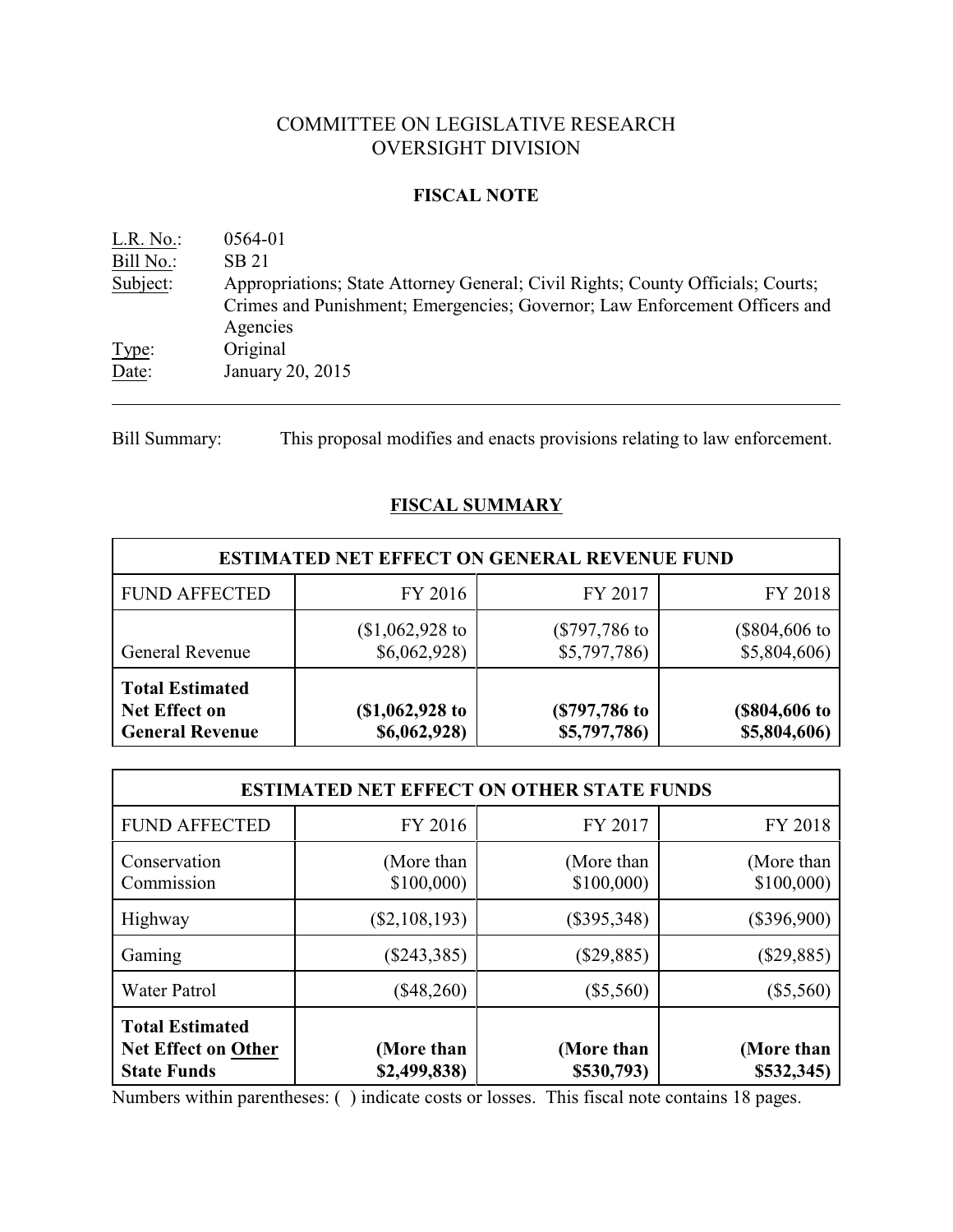| <b>ESTIMATED NET EFFECT ON FEDERAL FUNDS</b>                               |                  |             |             |  |  |
|----------------------------------------------------------------------------|------------------|-------------|-------------|--|--|
| <b>FUND AFFECTED</b>                                                       | FY 2016          | FY 2017     | FY 2018     |  |  |
| Federal                                                                    | (\$13,032)       | $(\$4,471)$ | (\$7,394)   |  |  |
|                                                                            |                  |             |             |  |  |
| <b>Total Estimated</b><br><b>Net Effect on All</b><br><b>Federal Funds</b> | $($ \$13,032 $)$ | $(\$4,471)$ | $(\$7,394)$ |  |  |

| <b>ESTIMATED NET EFFECT ON FULL TIME EQUIVALENT (FTE)</b>    |              |         |         |  |  |
|--------------------------------------------------------------|--------------|---------|---------|--|--|
| <b>FUND AFFECTED</b>                                         | FY 2016      | FY 2017 | FY 2018 |  |  |
| General Revenue                                              | 4 FTE        | 4 FTE   | 4 FTE   |  |  |
| Highway                                                      | 2 FTE        | 2 FTE   | 2 FTE   |  |  |
| <b>Total Estimated</b><br><b>Net Effect on</b><br><b>FTE</b> | <b>6 FTE</b> | 6 FTE   | 6 FTE   |  |  |

 $\boxtimes$  Estimated Net Effect (expenditures or reduced revenues) expected to exceed \$100,000 in any of the three fiscal years after implementation of the act.

| <b>ESTIMATED NET EFFECT ON LOCAL FUNDS</b>                                                                         |  |  |  |  |  |  |
|--------------------------------------------------------------------------------------------------------------------|--|--|--|--|--|--|
| FY 2016<br>FY 2017<br><b>FUND AFFECTED</b><br>FY 2018                                                              |  |  |  |  |  |  |
| (More than<br>(More than<br>(More than<br>\$30,926,000)<br>\$6,300,000)<br>\$6,300,000)<br><b>Local Government</b> |  |  |  |  |  |  |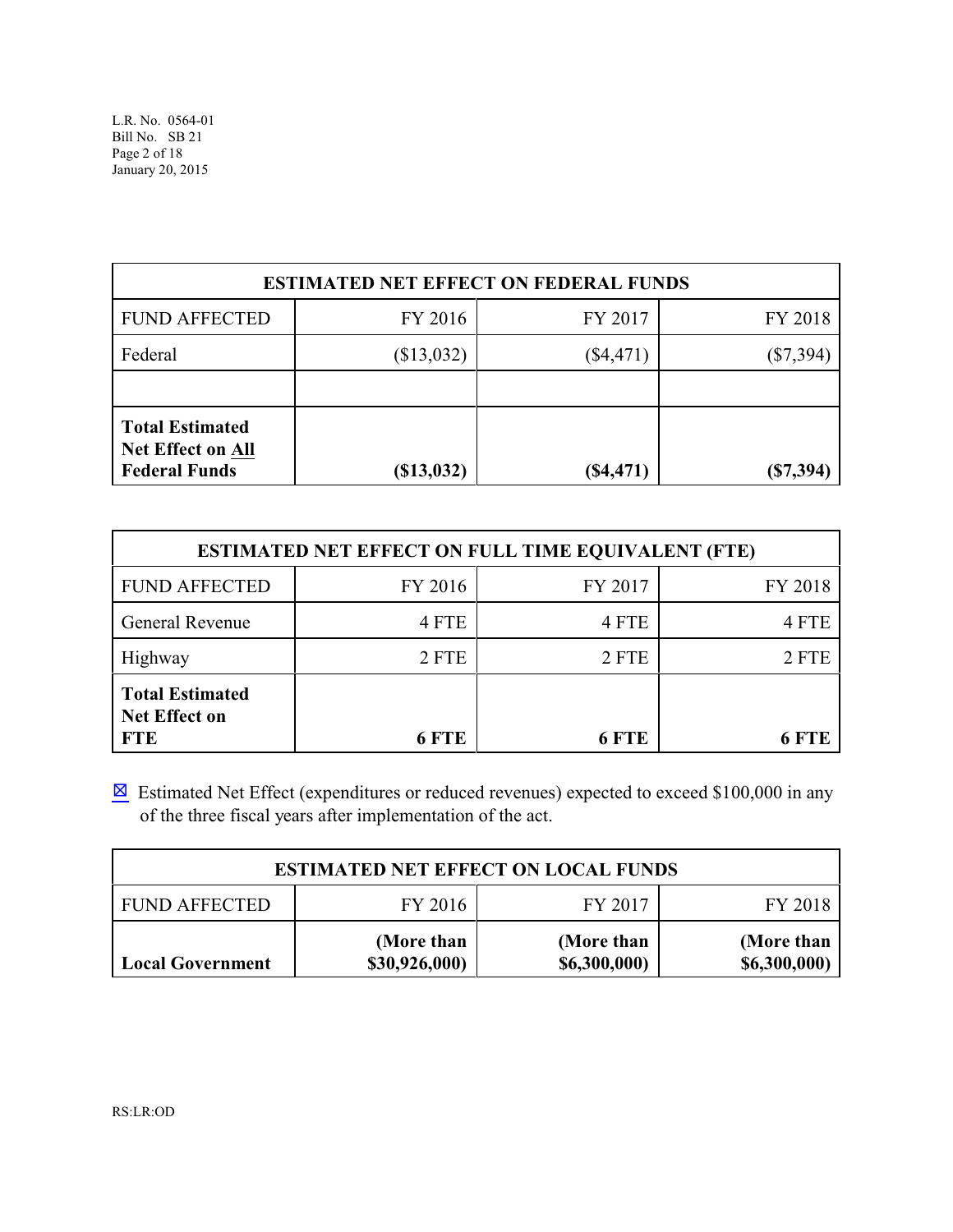L.R. No. 0564-01 Bill No. SB 21 Page 3 of 18 January 20, 2015

## **FISCAL ANALYSIS**

### ASSUMPTION

Officials from the **Attorney General's Office (AGO)** state the proposal increases the role of the their office. Section 563.046.5 grants the AGO the power to appoint a special prosecutor to investigate incidents when a law enforcement officer uses deadly force upon another person or shoots and injures a person. While the exact number of incidents and the precise fiscal impact is unknown, the AGO estimates that the proposal would require at least 1 FTE Assistant Attorney General I. The AGO may seek additional appropriations if the workload created by this proposal necessitates additional resources. The AGO assumes a cost of approximately \$80,000 for this additional FTE.

Officials from the **Department of Public Safety - Office of the Director (DPS)** state the following sections would have a fiscal impact on their agency:

- 590.709 requires that DPS shall investigate all complaints that a peace officer or law enforcement agency is not in compliance with the provisions of this section. If there is a violation, the law enforcement agency, or any of the agency's commissioned officers, is not in compliance with the requirements of this section, the agency shall be ineligible to receive state appropriations from general revenue, federal funds, or other funds until the department determines the agency has achieved compliance; and
- 590.711 requires that DPS shall investigate all complaints that a peace officer or law enforcement agency has violated any provision of this section, which contains a list of possible violations for peace officers. If the department determines that a law enforcement agency, or any of the agency's commissioned officers, has violated any provision of this section, the agency shall be ineligible to receive state appropriations from general revenue, federal funds, or other funds for a period of one calendar year following the date of the violation.

The proposed legislation includes changes to the Peace Officer Standards and Training (POST) program. These changes will require development hours to modify their existing system to track investigations against an agency. Currently, their processes only investigate charges against individual officers.

DPS states that Section 590.709 and 590.711 will require the hiring of an Investigator II in order to investigate the law enforcement or peace officers who violate these two sections as this requirement, and thus the additional work required, exceeds the current staffing. DPS assumes a cost of approximately \$58,000 per year.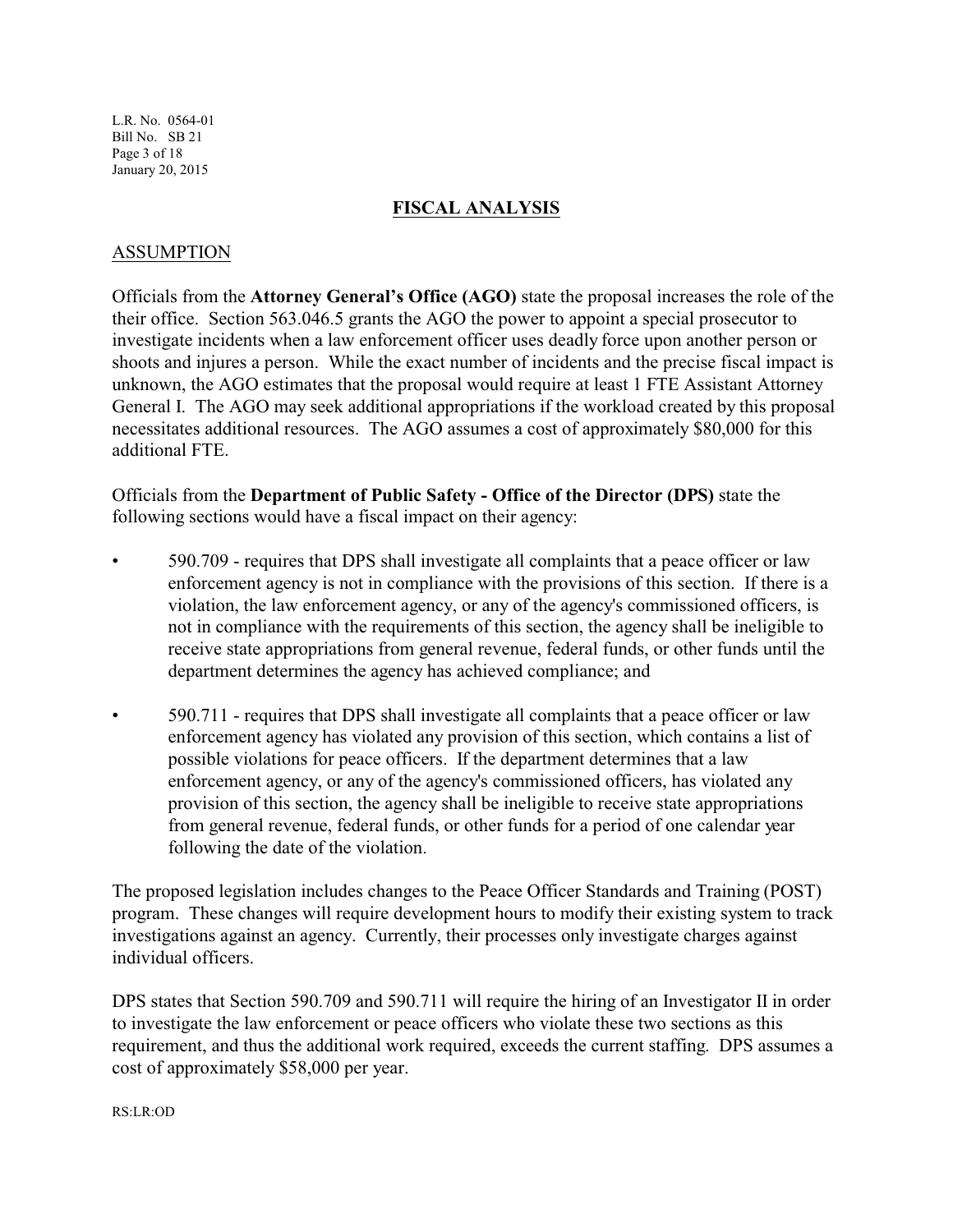L.R. No. 0564-01 Bill No. SB 21 Page 4 of 18 January 20, 2015

## ASSUMPTION (continued)

Officials from the **Department of Public Safety - Missouri Highway Patrol (MHP)** state this legislation would require the MHP to outfit 1,263 officers (1,039 officers, 120 CVO/CVI officers, and 104 command staff) with the following technology along with 147 servers and supporting software. Twenty-three of the 147 servers and supporting software will be needed at the CVE scale houses, and the remaining  $124 (23+124 = 147)$  will be installed in zone offices and troop headquarters. Cost estimates are as follows:

| First Vu HD Advanced Body Camera Video Systems (1,263 x \$695) | \$877,785   |
|----------------------------------------------------------------|-------------|
| 147 VuVault Server Software Licenses (147 x \$995)             | \$146,265   |
| 147 Servers (147 x \$5,000)                                    | \$735,000   |
| 147 Windows Servers Licenses (147 x \$2,300)                   | \$338,100   |
| 147 Sequel Server License (147 x \$2,000)                      | \$294,000   |
|                                                                | \$2,391,150 |

The total cost for the initial equipment would be \$2,391,150. This cost would be proportionately divided between the General Revenue Fund (4.9%), Highway Funds (82.9%), Gaming Funds (10.2%) and the Water Patrol Fund (2%).

The life expectancy of this type of unit is two to three years. Therefore, the MHP suggests replacing one-third of these units annually  $(1,263/3 = 421)$ . It is suggested to have a full replacement of these units due to continual upgrades to cameras and hard drives.

The Information and Communication Technology Division (ICTD) of the Highway Patrol will be required to hire two additional FTE (one Computer Information Technologist I (at \$35,844 annually) and one Computer Information Technologist III (at \$44,712 annually)) to implement and maintain this mission critical application. These specialists will be responsible for working with the network and server group to install and configure the servers and other related hardware necessary for the smooth operation of this technology. In addition, they would be responsible for training officers on the usage, care, and maintenance of the video equipment and instructing officers on basic troubleshooting and repair of the video equipment. The cost for the FTE would be out of Highway Funds.

There will be recurring costs of \$650 per year per FTE for office supplies and phone charges and no standard equipment charges would be required.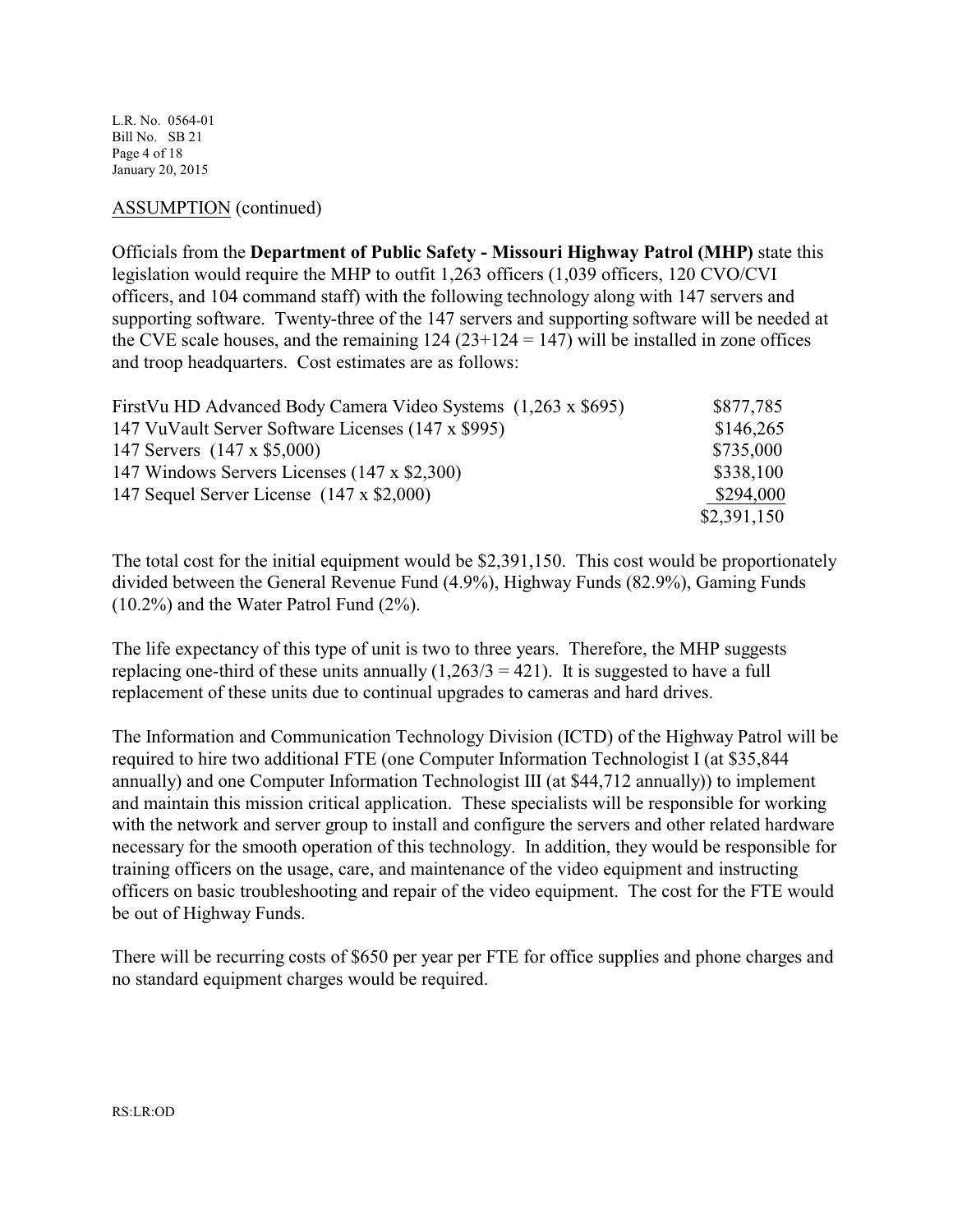L.R. No. 0564-01 Bill No. SB 21 Page 5 of 18 January 20, 2015

## ASSUMPTION (continued)

Officials from the **Department of Public Safety - Division of Fire Safety (DPS - FS)** state they are a law enforcement agency of the state and therefore would need to comply with section 590.707 and obtain accreditation by the commission on accreditation for law enforcement agencies (CALEA). It is impossible for this to be accomplished by the July 1, 2016 deadline specified in the legislation. After speaking with several entities familiar with the CALEA process, the Division will need a minimum of three years in order to achieve accreditation. Additionally, due to the work involved, the Division would need to hire a law enforcement accreditation manager to oversee this process.

The Division currently employs 20 uniformed law enforcement employees who would be impacted by this legislation. Seventeen of these staff work from their homes located throughout the state. Due to their locations, it is impossible for them to share equipment required by this legislation.

Section 590.709 requires law enforcement officers to make audio recordings in conjunction with a video recording in the ordinary course of the officer's duties. The Division's law enforcement personnel conduct fire scene investigations and related interviews, and would therefore be required to wear the cameras. According to 590.709, all Division of Fire Safety law enforcement personnel would be required to catalogue and preserve these recordings.

If each of these employees were required to be equipped with a camera, and have the software and storage capabilities required, the cost to the Division would be approximately \$47,100 in the first year, and \$14,090 and \$14,321 for 2017 and 2018 respectively for replacement and maintenance of this equipment. Also included in this cost is the replacement of very old laptops for these field staff. Current equipment is 5-10 years old and would be unreliable.

Additional costs would be associated with achieving CALEA accreditation. An FTE and related expense funding would be needed. Application, software and membership fees would also be requested.

Total cost to implement this legislation would be \$117,247 for the first year and \$87,578 and \$88,519 for 2017 and 2018 respectively.

Officials from the **Department of Public Safety - Capitol Police (DPS-CP)** state they would incur expenses regarding the CALEA certification, body cameras, and storage of data. The DPS-CP assumes a total cost to the General Revenue Fund of \$45,132 in FY 2016, \$13,539 in FY 2017, and \$26,527 in FY 2018.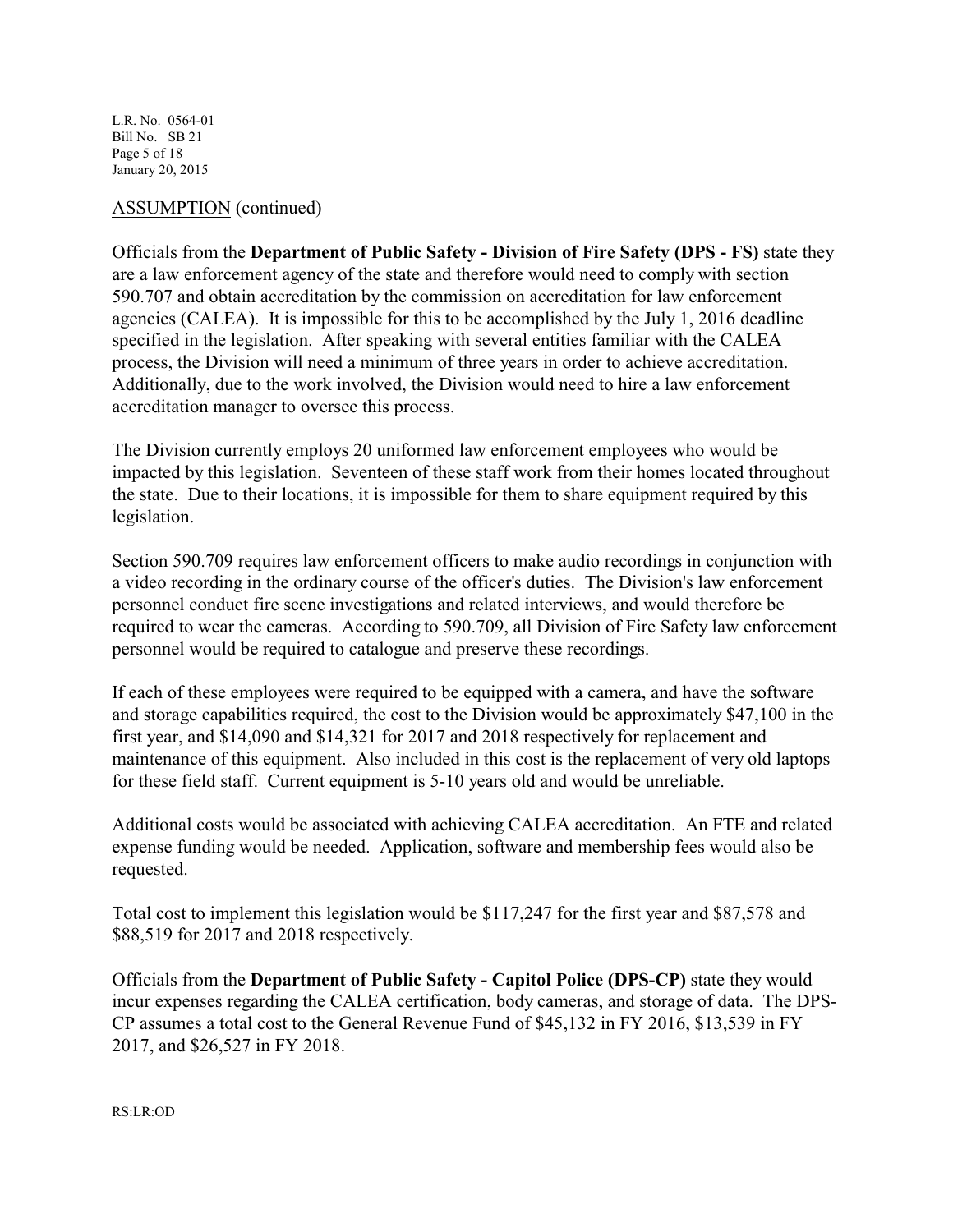L.R. No. 0564-01 Bill No. SB 21 Page 6 of 18 January 20, 2015

## ASSUMPTION (continued)

Officials from the **Department of Mental Health (DMH)** state Section 44.100.3 would require the Governor to assign, in cases of civil unrest, "a sufficient number of state social workers, counselors, or psychologists to provide counseling and mental health services in the region affected by the unrest."

Whether a natural disaster or human-caused event such as civil unrest, DMH administrative agents provide behavioral health services to the impacted community. These front-line professionals respond to events on an ongoing basis ranging from car wrecks to devastating tornadoes. Such services are deployed regularly without the guidance of government or direction from the executive branch.

When the needs exceed the local level, the Community Mental Health Centers (CMHCs) contact the DMH Division of Behavioral Health and/or the Office of Disaster Services to access a trained & coordinated cadre of clinicians and crisis counselors from other CMHCs, organizations and agencies statewide. Resources and services are tracked and the agencies reimbursed through their DMH or other funding contract. If the state needs are stretched beyond capacity, a Presidential Disaster Declaration is sought by the executive branch and funds requested from FEMA and HHS to continue these crisis services.

Every person and community reacts to crises based upon their personal resilience as well as their community resilience. Catastrophic natural disasters (such as Hurricane Katrina and the Joplin Tornado) receive immediate response with a behavioral health component from the American Red Cross and other voluntary agencies active in disaster. Events that are human-caused are often more difficult to address and often require long term services targeted to the unique circumstances that caused the crisis (LA Civil Unrest, Oklahoma City Bombing, 9/11, Columbine School Shooting, Sandy Hook School Shooting). Therefore, the cost of utilizing behavioral health professionals varies depending on:

- 1. the needs of the citizens and community;
- 2. the cause, duration and intensity of the event, and;
- 3. the collaborative resources deployed by government and private agencies.

Therefore, we estimate the cost to be from \$10,000 to \$500,000 if the state can handle the behavioral health needs. If the state needs funds from the federal government, the cost can be \$100,000 to \$5 million as a match and in-kind services must be catalogued in the grant application.

Also, the Federal government provides an omnipresent disaster distress hotline that can be accessed 24/7/365 nationwide. This call center will connect citizens with services in their area.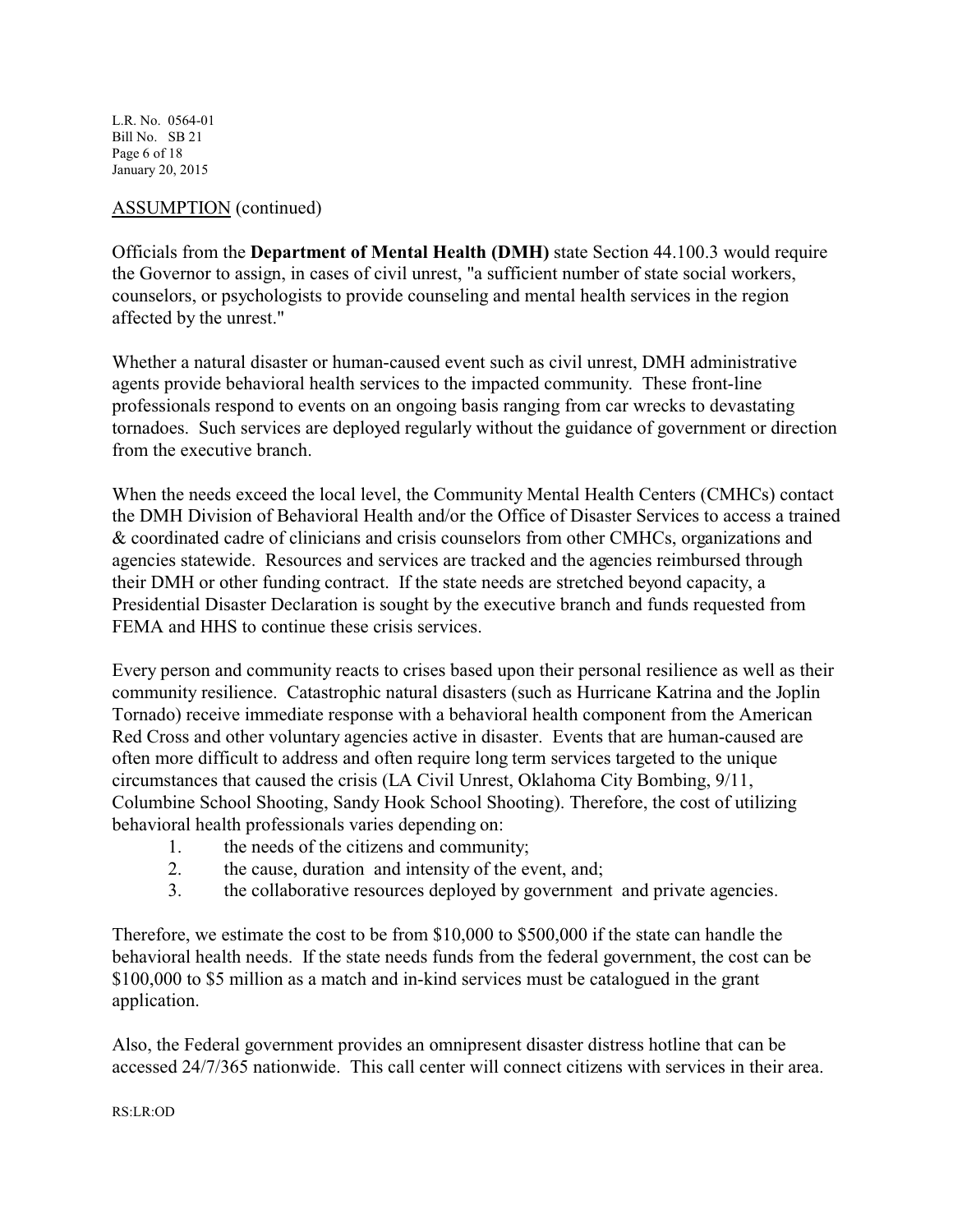L.R. No. 0564-01 Bill No. SB 21 Page 7 of 18 January 20, 2015

## ASSUMPTION (continued)

**Oversight** will range the fiscal impact to the DMH from \$0 (a state of emergency in response to civil unrest is not proclaimed) up to the \$5,000,000 potential cost estimated by the DMH.

Officials from the **Department of Natural Resources (DNR)** state Section 590.707 of this proposal would require each law enforcement agency to become accredited by the commission before July 1, 2016. According to Section 590.010, the commission refers to the POST Commission. The POST Commission does not currently have an accreditation program in place. DNR's Missouri State Parks (MSP) assumes that the POST Commission would defer to the industry benchmark for accreditation which is Commission on Accreditation for Law Enforcement Agencies, Inc. (CALEA). The CALEA process typically is a three year process, which means our anticipated accreditation timeframe is July 2018. The initial cost to start the accreditation process for an agency our size is \$10,100 with annual continuation fees of \$4,065 for years two and three each. In order to coordinate the undertaking required for an accreditation, MSP assumes they would request a dedicated position to manage the data collections, policy revisions, and implementation required by CALEA. Due to security and management clearances needed for this project, MSP requests a Captain ranked position (merit title of Law Enforcement Officer Band 1 at \$52,669 annually . Due to the FTE request process, a new FTE would not be available until fiscal year 2017. Until that time, the department assumes a consultant would need to be hired to initiate the program. Once the FTE is hired and exposed to the status of the project, the consultant services would be phased out.

Section 590.709 of this proposal would require all peace officers to wear a video camera while on duty to record any interaction between a law enforcement officer and a member of the public and to preserve the recording for 30 days.

Missouri State Parks employs 44 State Park Rangers throughout the State Park System. To ensure continual compliance, we assume our initial order of equipment would need a 10% contingency to ensure sufficient equipment is on hand for breakage. Additionally, we anticipate a replacement cycle of 33% per year. The current model of body camera is on a state agency contract for \$795. We also need to purchase back up batteries for each camera to ensure that our Rangers do not run out of battery during their shift. We assume the same replacement cycle for the back-up batteries.

In addition, DNR assumes the need for a remote server for video capture in 35 DNR locations. These 35 servers (plus associated hardware and operating system licenses) is expected to cost \$192,500 in FY 2016. Also in addition, DNR assumes the need for 35 backup appliances for video storage based on the need to backup the 30 day volume of video in case of remote server failure with a cost of \$291,667 in FY 2016, \$358,750 in FY 2017 and \$367,719 in FY 2018.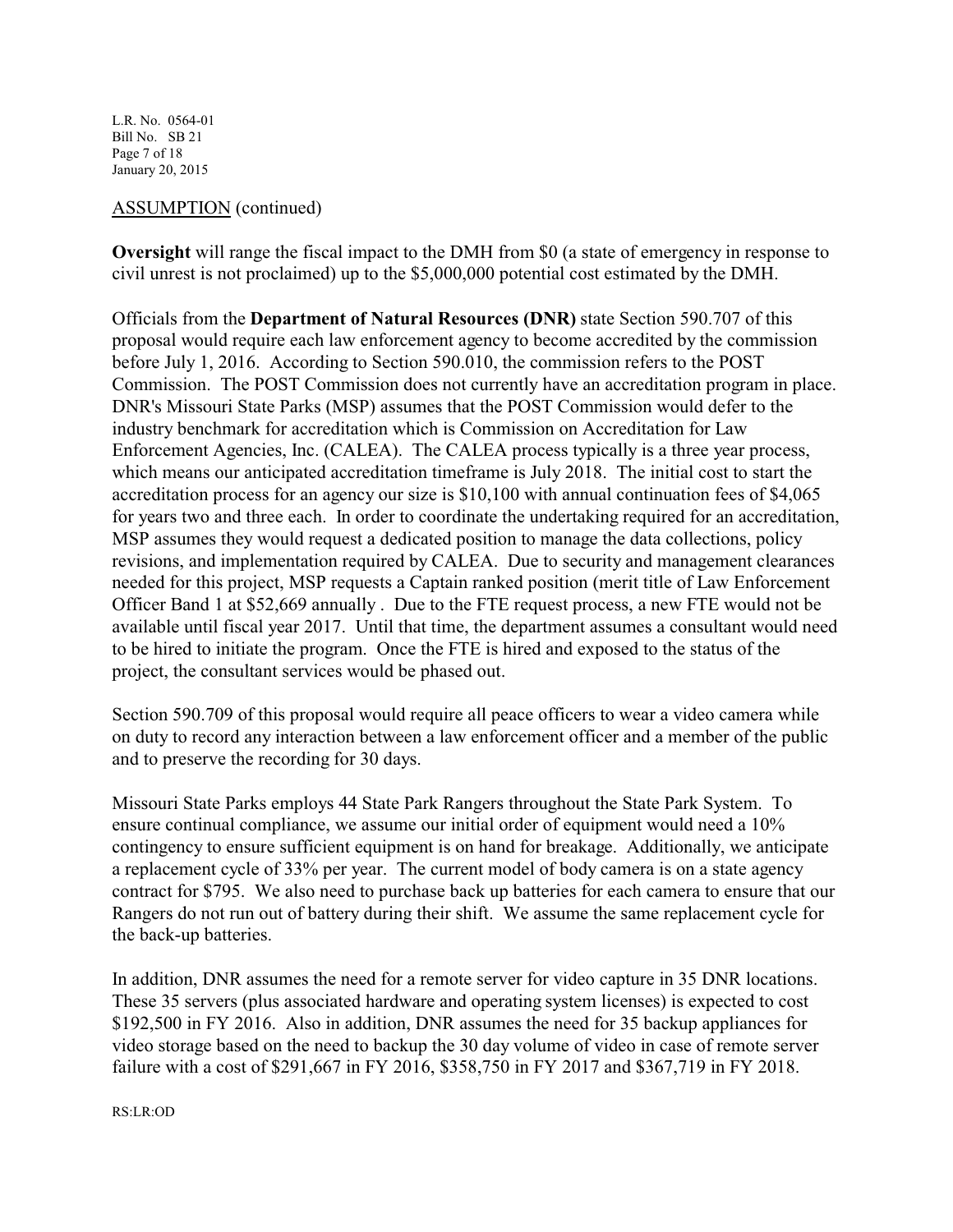L.R. No. 0564-01 Bill No. SB 21 Page 8 of 18 January 20, 2015

## ASSUMPTION (continued)

In summary, DNR assumes a cost of \$634,090 in FY 2016, \$535,550 in FY 2017 and \$521,444 in FY 2018 to the General Revenue Fund.

Officials from the **Missouri Department of Conservation (MDC)** state they would incur costs of more than \$100,000 due to increased training certification requirements.

Officials from the **Department of Social Services - State Technical Assistance Team (DOSS - STAT)** state Section 590.707, RSMo is new legislation that shall require each law enforcement agency or any political subdivision of the state to be accredited by the Commission on Accreditation for Law Enforcement Agencies (CLEA) by July 1, 2016. STAT anticipates this to be a lengthy process and it may be difficult to meet a July 1st, 2016 deadline. The process for accreditation requires STAT to have in place Standard Operating Procedures (SOP) manuals for each process. For example, how to use your radio attached to your uniform. What codes are acceptable for each situation encountered? Who to call and alert of a situation? And, how each peace officer plans to protect his/her radio. Along with the SOP, updated policies on handling situations that will comply with Peace Officer Standards and Training (POST) certification, Federal and State regulations and Department of Social Services Administrative and Human Resource polices. The development and or adherence to any or all of these procedures, policies or orders may or may not be acceptable to CLEA.

As researched, unit procedure and policy writing is an upper level management function, Investigations Manager or higher. The additional increase in work volume needed specifically for accreditation and the statutory time deadline of July 1, 2016, would require an additional full time equivalent (FTE) at \$49,548 annually. Based on the current Investigations Manager (Level B1) position, which is a law enforcement-commissioned position, the monthly salary rate of \$4,129 for the 18 months that would be needed to obtain accreditation, would cost a total of \$74,322. Once accreditation is achieved, the position would also be required to continue maintaining, creating and/or modifying existing policies as needed, addressing periodic reporting requirements and reaccreditation efforts. Additionally, as a commissioned law enforcement officer with STAT, the Investigations Manager would be subject to being on call and responsive to law enforcement commissioned field and High Technology staff investigations. The accreditation process costs \$7,125 triennially; therefore this cost will be realized again in SFY19. Additionally, specialized accreditation software will be needed for policies maintenance and reporting requirements.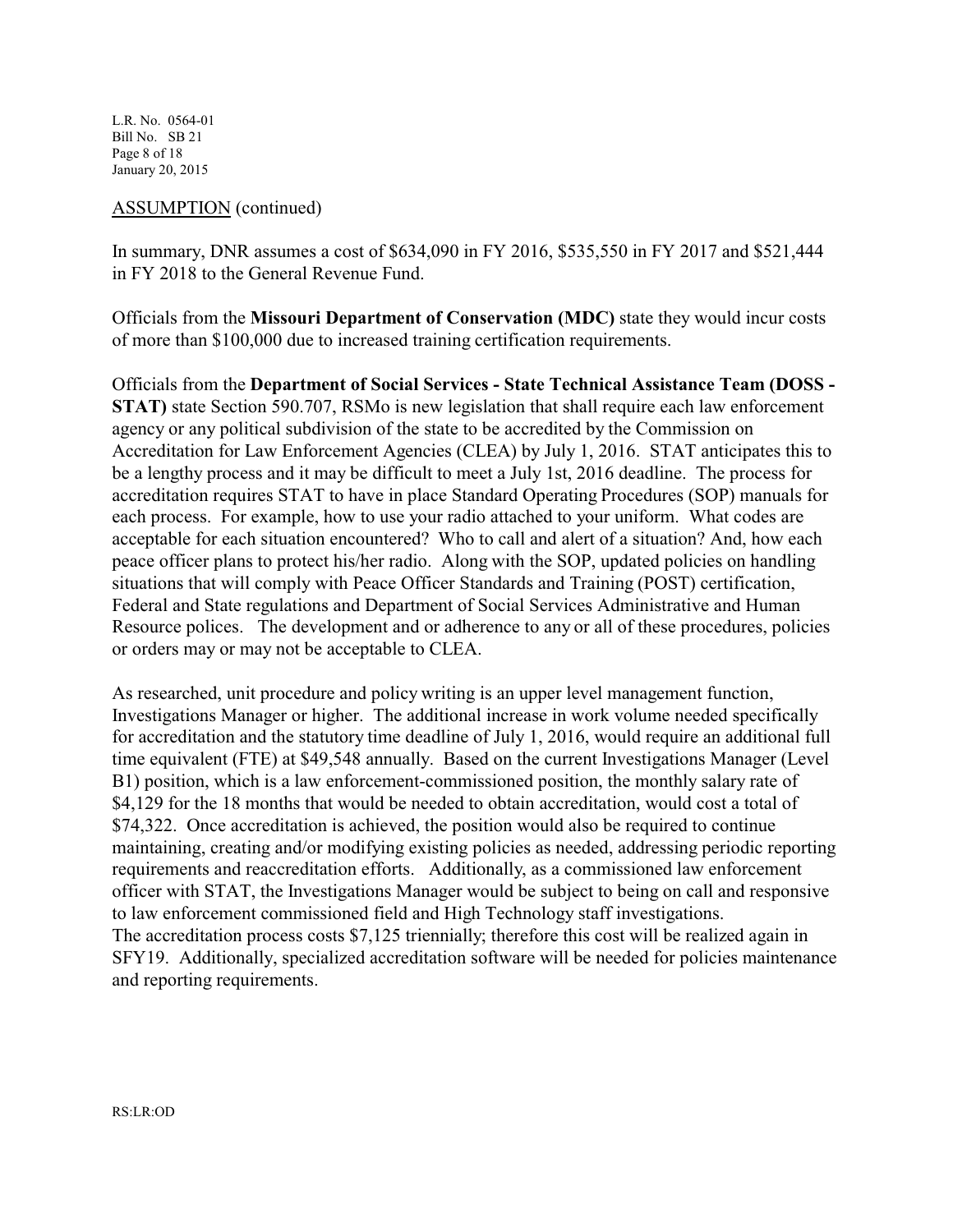L.R. No. 0564-01 Bill No. SB 21 Page 9 of 18 January 20, 2015

### ASSUMPTION (continued)

Based on information provided by currently accredited law enforcement agencies, cost of the specialized accreditation software is estimated at \$5,000 per annum for ongoing maintenance.

|                               | SFY16     | SFY17     | SFY18     |
|-------------------------------|-----------|-----------|-----------|
| <b>B1</b> Manager FTE         | 41,290.00 | 49,548.00 | 49,548.00 |
| Accreditation triennially     | 7,125.00  |           |           |
| <b>Accreditation Software</b> | 5,000.00  | 5,000.00  | 5,000.00  |
|                               |           |           |           |
|                               | 53,415.00 | 54,548.00 | 54,548.00 |

The following amounts are based on one of the body cameras currently under review by the Missouri State Highway Patrol. One body camera, with durability of lasting two years, will cost \$695 per officer. STAT will have 11 commissioned peace officers on staff, \$695 X 11 = \$7,645 biennially. The cameras also require for the video component to be stored and kept for at least 30 days. The costs to STAT will be approximately \$17,462, for software license, a computer server and windows licenses, of this \$12,462 will be ongoing.

The impact for SFY16 is estimated at \$110,800 (GR 40,497; FF 70,303). SFY17 \$96,305 (GR 37,329; FF 58,976); SFY18 \$105,603 (GR 40,781; FF 64,822). Costs are split between General Revenue (65%) and Federal Funds (35%).

**Oversight** assumes DOSS - STAT would not require the additional FTE to work toward accreditation.

Officials from the **Boone County Sheriff's Department** provided the following cost estimate:

| 49 body cameras at \$500 each                  | \$24,500 |
|------------------------------------------------|----------|
| server storage upgrade                         | \$8,000  |
| extended warranty                              | \$2,450  |
| Misc. hardware, software, remote installation: | \$6,000  |
| Total initial equipment cost                   | \$40,905 |

This does not take into consideration maintenance or future replacement costs. Also, policy development and training would add an additional \$2,100 to the initial implementation costs.

Also, the costs associated with becoming CALEA accredited are unknown due to the unknown amount of personnel and time it would take to accomplish this task. It is anticipated costs would run into thousands of dollars. In contacting another agency that went through the CALEA process, they estimated actual expense of \$10,000 to \$15,000, and about 3 years to complete.

RS:LR:OD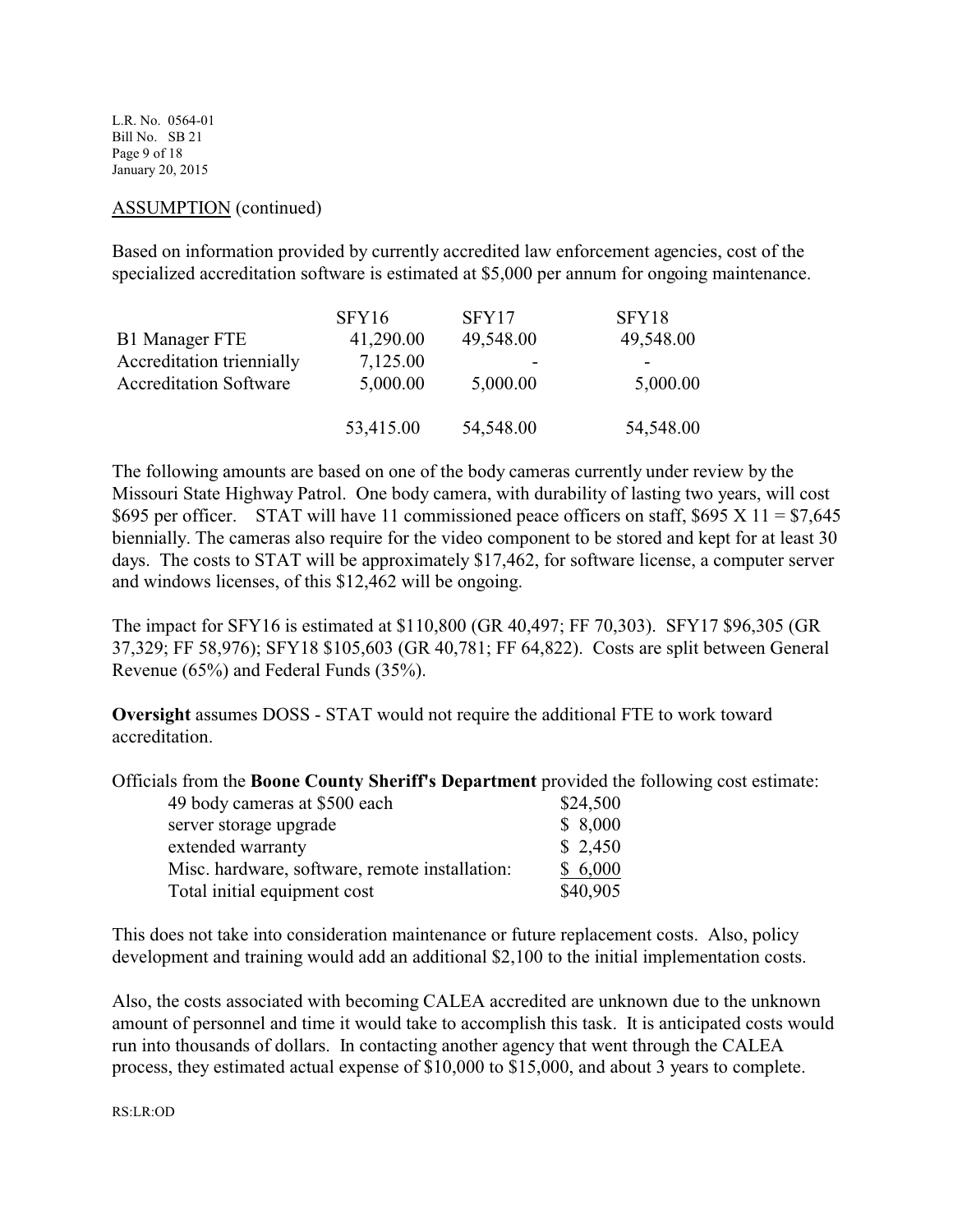L.R. No. 0564-01 Bill No. SB 21 Page 10 of 18 January 20, 2015

### ASSUMPTION (continued)

Officials from the **Springfield Police Department** estimate a \$250,000 initial expense, plus an additional \$250,000 per year for storage fees, as well as \$37,913 for an additional staff person to manage the sunshine law requests.

Officials from the **Office of the Governor**, the **Department of Health and Senior Services**, the **Department of Public Safety (Office of the Adjutant General** & **Alcohol and Tobacco Control)**, and the **Office of the State Courts Administrator** each assume the proposal would not fiscally impact their respective agencies.

Officials from Buchanan County Sheriff's Department, the Columbia Police Department, the Jackson County Sheriff's Department, the Jefferson City Police Department, the Platte County Sheriff's Department, the St. Charles Police Department, the St. Joseph Police Department, the St. Louis County Police Department, and the St. Louis Metropolitan Police Department did not respond to **Oversight's** request for fiscal impact.

**Oversight** notes that according to the Department of Public Safety, there are 14,780 active, fulltime, commissioned peace officers along with 2,737 commissioned reserve peace officers (parttime, with power of arrest but working less than 30 hours per week) in Missouri. Taking away the approximately 1,400 peace officers working for the state (between the Missouri Highway Patrol, Fire Safety, Capitol Police, Department of Natural Resources, Missouri Department of Conservation, and the Department of Social Services - State Technical Assistance Team) would leave approximately 16,000 peace officers  $(14,780 + 2,737 - 1,400)$  in Missouri that are not employed by the state. Oversight will assume that 80 percent of these do not already have body cameras in use and therefore, local law enforcement agencies would need to purchase body cameras and necessary support equipment/software/licenses for 12,800 officers (16,000 x 80%).

Using the MHP's estimate of \$695 each for these cameras, **Oversight** assumes this would cost law enforcement agencies approximately \$8,896,000 to purchase (12,800 x \$695). In addition, numerous servers, licenses, and applicable software would be needed to ensure the system functions correctly. Again, using MHP's estimate of an additional \$1,200 per officer for all the necessary support equipment, this would equate to an additional \$15,360,000 in initial expenditures (12,800 x \$1,200). Also using MHP's assumption of the need to replace 1/3 of the cameras each year would result in an ongoing cost of \$2,965,000 (12,800 / 3 x \$695) per year.

In addition, some of the law enforcement agencies would be required to hire additional staff to administer the body cameras and related systems. **Oversight** does not have an estimate regarding how many of the 667 law enforcement agencies in the state would need to hire an additional person to administer the program and how many are large enough to require hiring more than one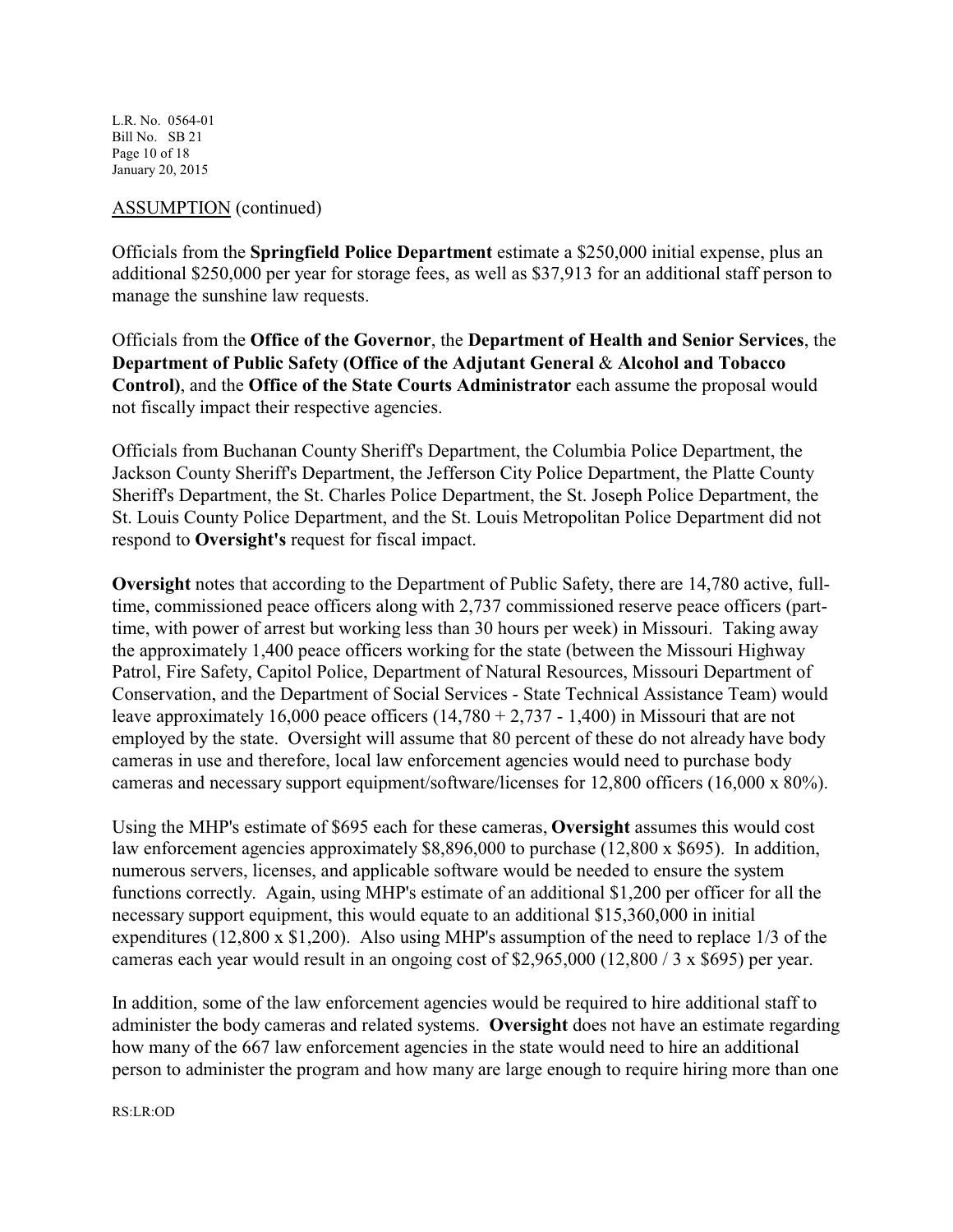L.R. No. 0564-01 Bill No. SB 21 Page 11 of 18 January 20, 2015

#### ASSUMPTION (continued)

person. Therefore, Oversight will reflect the cost of the additional FTE to be Unknown. If the amount of additional FTE needed by the local law enforcement averaged one per agency (some of the smaller agencies not needing an additional FTE and some of the larger agencies needing more than one) this could total over \$26 million (667 x \$40,000) plus fringe benefits per year.

In addition, Section 590.707 states that each law enforcement agency shall be accredited by July 1, 2016. **Oversight** will use the various agencies estimated costs of \$10,000 initial cost and \$5,000 ongoing costs per each law enforcement agency, or \$6.67 million in FY 2016 and \$3.335 million each year thereafter  $(\$10,000 \times 667 = \$6,670,000)$ .

| FISCAL IMPACT - State Government                                                                                                                                                           | FY 2016<br>$(10 \text{ Mo.})$                                      | FY 2017                                                             | FY 2018                                                             |
|--------------------------------------------------------------------------------------------------------------------------------------------------------------------------------------------|--------------------------------------------------------------------|---------------------------------------------------------------------|---------------------------------------------------------------------|
| <b>GENERAL REVENUE</b>                                                                                                                                                                     |                                                                    |                                                                     |                                                                     |
| Costs - DMH - Subsection 44.100.3<br>to assign a sufficient number of state<br>social workers, counselors, or<br>psychologists to provide counseling and<br>mental health services         | \$0 up to<br>$(\$5,000,000)$                                       | \$0 up to<br>$(\$5,000,000)$                                        | \$0 up to<br>$(\$5,000,000)$                                        |
| Costs - AGO<br>Personal Service (1 FTE)<br><b>Fringe Benefits</b><br><b>Expense and Equipment</b><br>Total Costs - AGO<br>FTE Change - AGO                                                 | $(\$36,667)$<br>(\$19,069)<br>(\$18,351)<br>$(\$74,087)$<br>1 FTE  | $(\$44,440)$<br>$(\$23,111)$<br>(\$11,994)<br>$(\$79,545)$<br>1 FTE | $(\$44,884)$<br>$(\$23,342)$<br>(\$12,293)<br>$(\$80,519)$<br>1 FTE |
| Costs - DPS Office of the Director<br>Personal Service (1 FTE)<br><b>Fringe Benefits</b><br><b>Expense and Equipment</b><br>Total Costs - DPS - Office of the Director<br>FTE Change - DPS | $(\$30,980)$<br>(\$16,111)<br>$(\$3,144)$<br>$(\$50,235)$<br>1 FTE | $(\$37,548)$<br>(\$19,527)<br>$(\$905)$<br>$(\$57,980)$<br>1 FTE    | $(\$37,923)$<br>(\$19,722)<br>(\$928)<br>$(\$58,573)$<br>1 FTE      |
| Costs - DPS - MHP<br>Costs associated with body cameras                                                                                                                                    | \$117,935                                                          | (\$15,290)                                                          | (\$15,290)                                                          |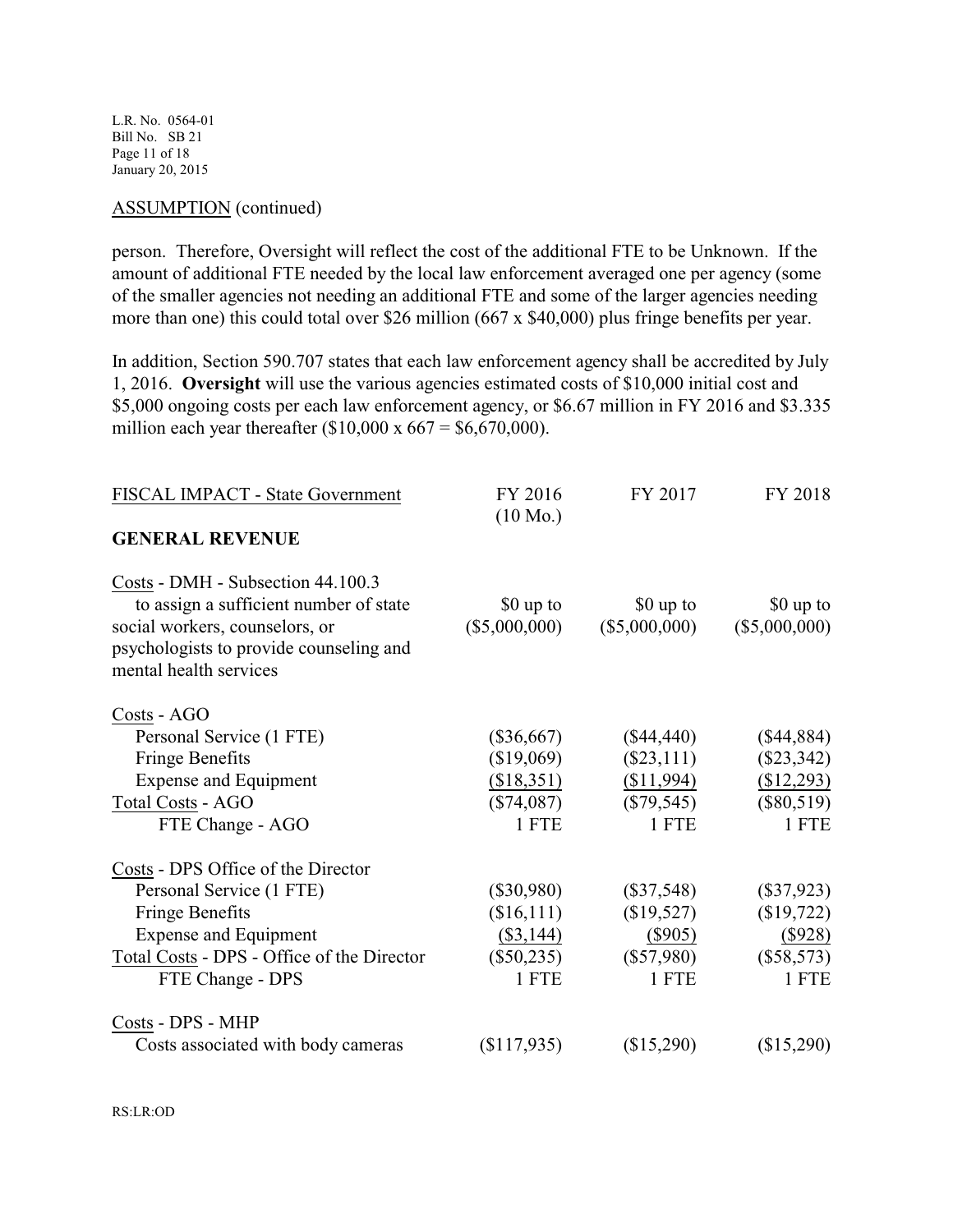L.R. No. 0564-01 Bill No. SB 21 Page 12 of 18 January 20, 2015

| FISCAL IMPACT - State Government      | FY 2016             | FY 2017             | FY 2018             |
|---------------------------------------|---------------------|---------------------|---------------------|
| (continued)                           | $(10 \text{ Mo.})$  |                     |                     |
| <b>GENERAL REVENUE (continued)</b>    |                     |                     |                     |
| Costs - DPS - Fire Safety             |                     |                     |                     |
| Personal Service (1 FTE)              | (\$38,010)          | $(\$46,068)$        | $(\$46,529)$        |
| <b>Fringe Benefits</b>                | (\$19,767)          | $(\$23,958)$        | $(\$24,197)$        |
| <b>Expense and Equipment</b>          | (\$34,875)          | $(\$9,687)$         | (\$9,928)           |
| <b>Accreditation Costs</b>            | (\$10,000)          | $(\$3,000)$         | $(\$3,000)$         |
| First Vu Body Cameras                 | (\$14,595)          | (\$4,865)           | (\$4,865)           |
| Total Costs - DPS - Fire Safety       | (\$117,247)         | $(\$87,578)$        | $(\$88,519)$        |
| FTE Changes - Fire Safety             | 1 FTE               | 1 FTE               | 1 FTE               |
| Costs - DPS - Capitol Police          |                     |                     |                     |
| Costs associated with CALEA re-       |                     |                     |                     |
| accreditation, body cameras, and data | $(\$45,132)$        | (\$13,539)          | $(\$26,527)$        |
| storage                               |                     |                     |                     |
| Costs - DNR                           |                     |                     |                     |
| Personal Service (1 FTE)              | \$0                 | $(\$53,196)$        | $(\$53,728)$        |
| <b>Fringe Benefits</b>                | \$0                 | $(\$27,665)$        | $(\$27,941)$        |
| <b>Expense and Equipment</b>          | $(\$4,860)$         | $(\$5,977)$         | $(\$6,127)$         |
| <b>Consultant Fees</b>                | (\$41,667)          | $(\$25,625)$        | \$0                 |
| <b>Accreditation Fees</b>             | (\$10,100)          | $(\$4,065)$         | $(\$4,065)$         |
| Body Cameras & batteries              | $(\$50,160)$        | (\$17,222)          | (\$17,739)          |
| Remote Servers and other IT costs     | $(\$527,303)$       | $(\$401,800)$       | $($ \$411,845)      |
| <b>Total Costs - DNR</b>              | $(\$634,090)$       | $(\$535,550)$       | $(\$521,445)$       |
| FTE Changes - DNR                     | 1 FTE               | 1 FTE               | 1 FTE               |
| Costs - DOSS - STAT                   |                     |                     |                     |
| Body Cameras, Accreditation,          |                     |                     |                     |
| Computers, Software, etc.             | $(\$24,202)$        | $(\$8,304)$         | (\$13,733)          |
| <b>ESTIMATED NET EFFECT TO THE</b>    | (\$1,062,928 to     | (\$797,786 to       | (\$804,606 to       |
| <b>GENERAL REVENUE FUND</b>           | <u>\$6,062,928)</u> | <u>\$5,797,786)</u> | <u>\$5,804,606)</u> |
| Estimated Net FTE Change for the      |                     |                     |                     |
| General Revenue Fund                  | 4 FTE               | 4 FTE               | 4 FTE               |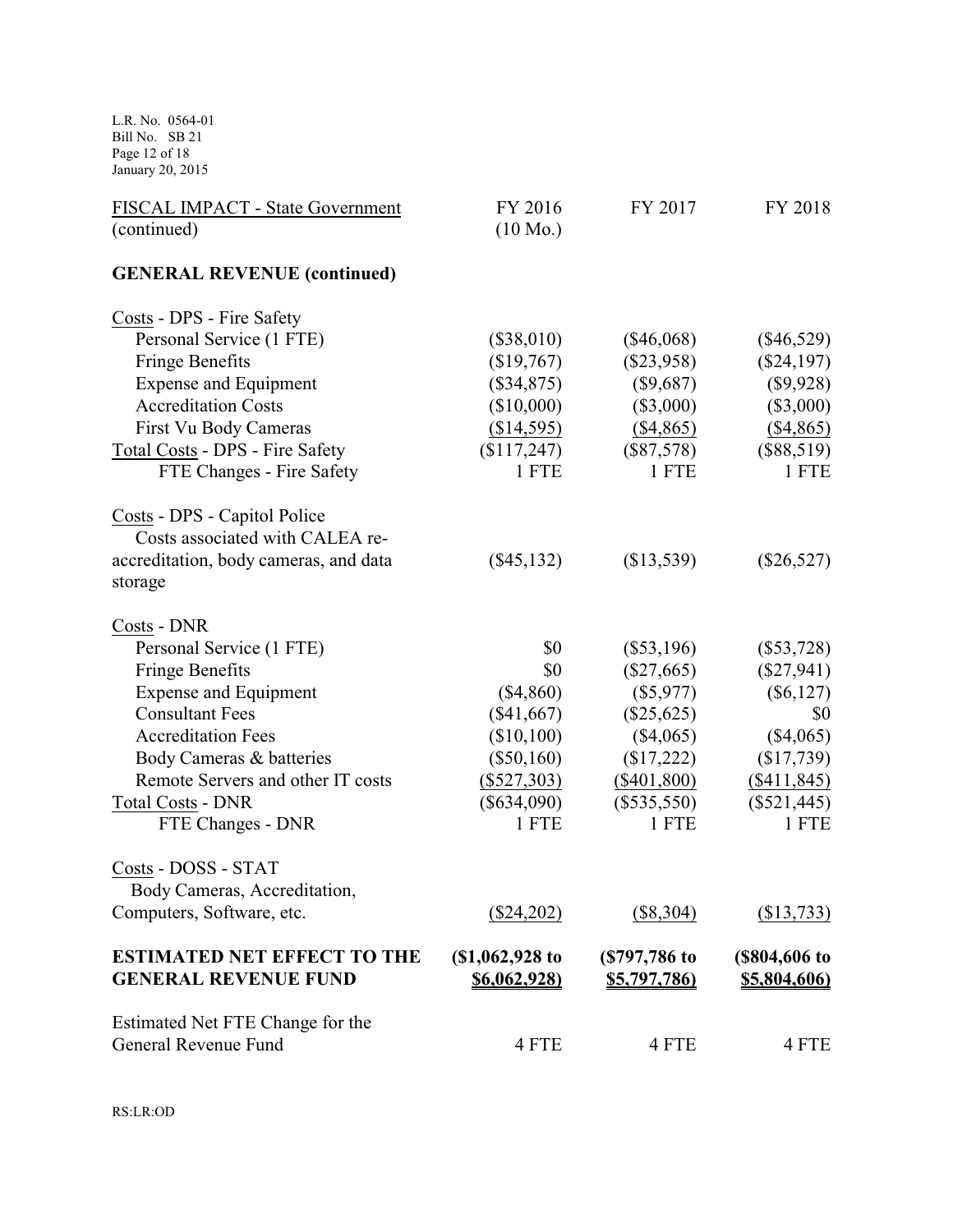L.R. No. 0564-01 Bill No. SB 21 Page 13 of 18 January 20, 2015

| FISCAL IMPACT - State Government<br>(continued)                                                                                                                                        | FY 2016<br>$(10 \text{ Mo.})$                                                           | FY 2017                                                                              | FY 2018                                                                              |
|----------------------------------------------------------------------------------------------------------------------------------------------------------------------------------------|-----------------------------------------------------------------------------------------|--------------------------------------------------------------------------------------|--------------------------------------------------------------------------------------|
| <b>CONSERVATION COMMISSION</b>                                                                                                                                                         |                                                                                         |                                                                                      |                                                                                      |
| Costs - Missouri Department of<br>Conservation - Body cameras, additional<br>server storage, accreditation, etc.                                                                       | (More than<br>\$100,000                                                                 | (More than<br>\$100,000                                                              | (More than<br>\$100,000                                                              |
| <b>ESTIMATED NET EFFECT TO THE</b><br><b>CONSERVATION COMMISSION</b><br><b>FUND</b>                                                                                                    | (More than<br>\$100,000)                                                                | (More than<br>\$100,000)                                                             | (More than<br>\$100,000)                                                             |
| <b>HIGHWAY FUNDS</b>                                                                                                                                                                   |                                                                                         |                                                                                      |                                                                                      |
| Costs - DPS - MHP<br>Personal Services (2 FTE)<br><b>Fringe Benefits</b><br>Expense & Equipment<br>Costs associated with body cameras<br><b>Total Costs - MHP</b><br>FTE Changes - MHP | $(\$67,130)$<br>$(\$58,410)$<br>(\$1,083)<br>( \$1,981,570)<br>$(\$2,108,193)$<br>2 FTE | $(\$81,362)$<br>$(\$70,793)$<br>(\$1,333)<br>$(\$241,860)$<br>$(\$395,348)$<br>2 FTE | $(\$82,175)$<br>$(\$71,500)$<br>(\$1,365)<br>$(\$241,860)$<br>$(\$396,900)$<br>2 FTE |
| <b>ESTIMATED NET EFFECT TO</b><br><b>HIGHWAY FUNDS</b>                                                                                                                                 | <u>(\$2,108,193)</u>                                                                    | <u>(\$395,348)</u>                                                                   | <u>(\$396,900)</u>                                                                   |
| Estimated Net FTE Change for the<br><b>Highway Funds</b>                                                                                                                               | 2 FTE                                                                                   | 2 FTE                                                                                | 2 FTE                                                                                |
| <b>GAMING FUND</b>                                                                                                                                                                     |                                                                                         |                                                                                      |                                                                                      |
| Costs - DPS - MHP                                                                                                                                                                      |                                                                                         |                                                                                      |                                                                                      |
| Costs associated with body cameras                                                                                                                                                     | (\$243,385)                                                                             | (\$29,885)                                                                           | $(\$29,885)$                                                                         |
| <b>ESTIMATED NET EFFECT TO</b><br><b>GAMING FUND</b>                                                                                                                                   | (S243, 385)                                                                             | <u>(\$29,885)</u>                                                                    | <u>(\$29,885)</u>                                                                    |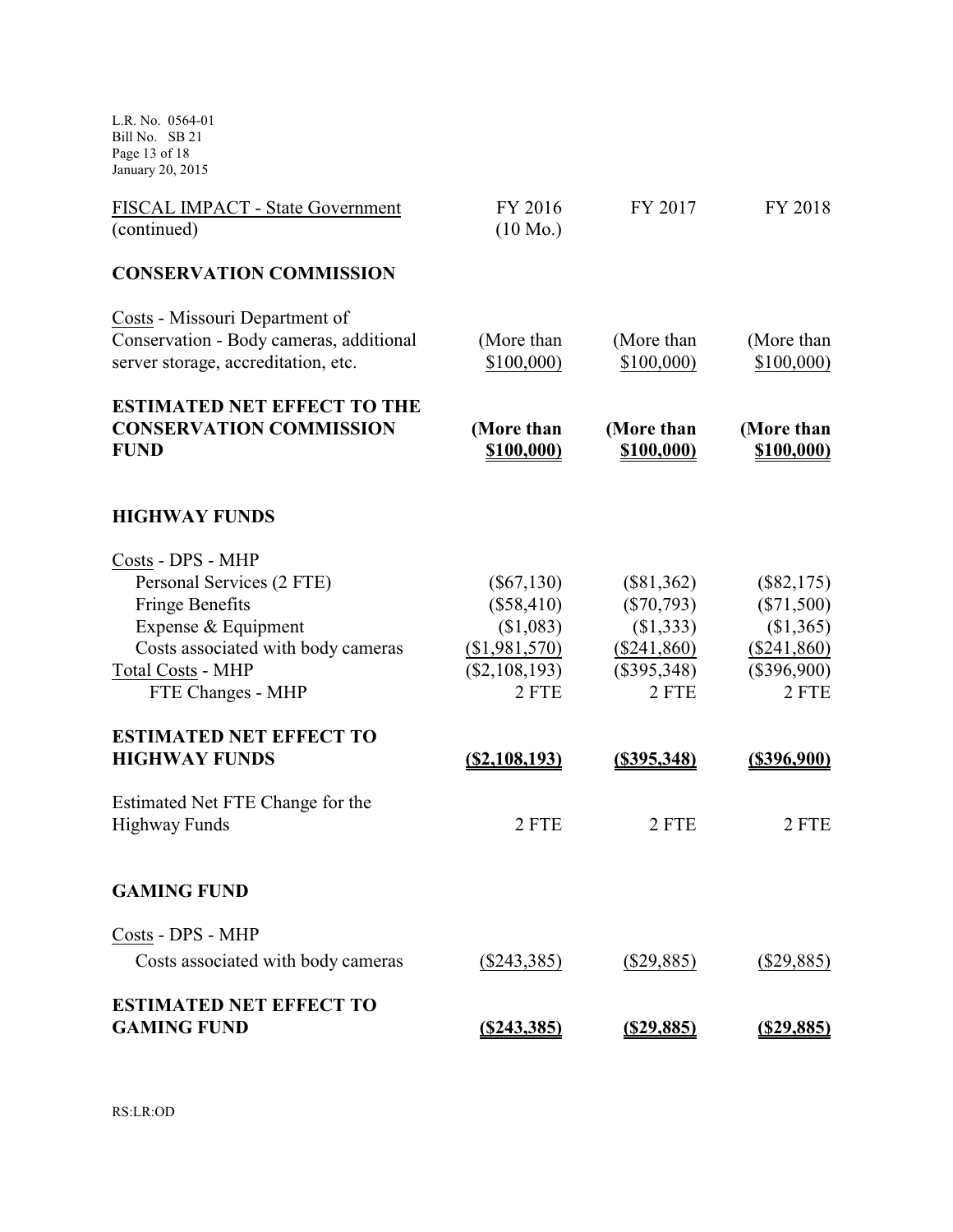L.R. No. 0564-01 Bill No. SB 21 Page 14 of 18 January 20, 2015

| FISCAL IMPACT - State Government<br>(continued)                                  | FY 2016<br>$(10 \text{ Mo.})$ | FY 2017          | FY 2018          |
|----------------------------------------------------------------------------------|-------------------------------|------------------|------------------|
| <b>WATER PATROL FUND</b>                                                         |                               |                  |                  |
| Costs - DPS - MHP<br>Costs associated with body cameras                          | $(\$48,260)$                  | $(\$5,560)$      | $(\$5,560)$      |
| <b>ESTIMATED NET EFFECT TO</b><br><b>WATER PATROL FUND</b>                       | $($ \$48,260)                 | <u>(\$5,560)</u> | <u>(\$5,560)</u> |
| <b>FEDERAL FUNDS</b>                                                             |                               |                  |                  |
| Costs - DOSS - STAT<br>Body Cameras, Accreditation,<br>Computers, Software, etc. | (\$13,032)                    | $(\$4,471)$      | $(\$7,394)$      |
| <b>ESTIMATED NET EFFECT TO</b><br><b>FEDERAL FUNDS</b>                           | <u>(\$13,032)</u>             | (\$4,471         | (S7, 394)        |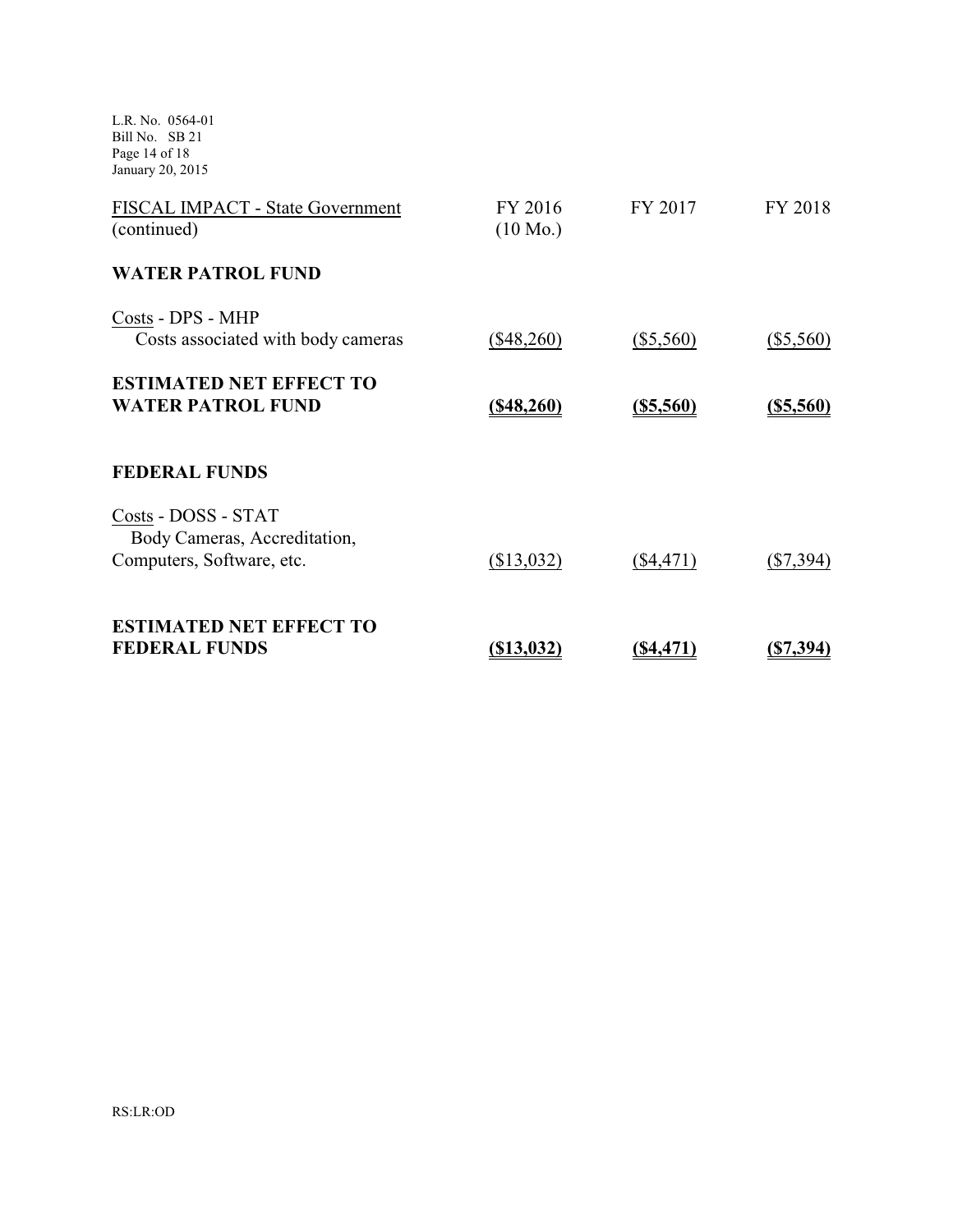L.R. No. 0564-01 Bill No. SB 21 Page 15 of 18 January 20, 2015

| <b>ESTIMATED NET EFFECT TO</b><br><b>LOCAL POLITICAL SUBDIVISIONS</b>                                                                                                        | (More than<br>\$30,926,000) | (More than<br><u>\$6,300,000)</u> | (More than<br><u>\$6,300,000)</u> |
|------------------------------------------------------------------------------------------------------------------------------------------------------------------------------|-----------------------------|-----------------------------------|-----------------------------------|
| Cost - local law enforcement agencies -<br>accreditation costs                                                                                                               | $(\$6,670,000)$             | $(\$3,335,000)$                   | $(\$3,335,000)$                   |
| Cost - Police Departments and Sheriff's<br>Departments - for additional training and<br>other costs regarding new provisions on<br>the use of deadly force (Section 563.046) | (Could exceed)<br>\$100,000 | (Could exceed)<br>\$100,000       | (Could exceed)<br>\$100,000       |
| Costs - Additional FTE may be needed to<br>administer the body cameras                                                                                                       | (Unknown)                   | (Unknown)                         | (Unknown)                         |
| Costs - supporting equipment, servers,<br>licenses, software, etc. for body cameras                                                                                          | (\$15,360,000)              | \$0                               | \$0                               |
| Costs - Body cameras and ongoing<br>replacement                                                                                                                              | $(\$8,896,000)$             | $(\$2,965,000)$                   | $(\$2,965,000)$                   |
| <b>LOCAL POLITICAL SUBDIVISIONS</b>                                                                                                                                          | $(10 \text{ Mo.})$          |                                   |                                   |
| FISCAL IMPACT - Local Government                                                                                                                                             | FY 2016                     | FY 2017                           | FY 2018                           |

## FISCAL IMPACT - Small Business

No direct fiscal impact to small businesses would be expected as a result of this proposal.

## FISCAL DESCRIPTION

This act modifies and enacts provisions relating to law enforcement officers.

## DECLARATION OF EMERGENCY BASED ON CIVIL UNREST - 44.100

This act requires the Governor, upon declaring a state of emergency in response to civil unrest, to contract with a third party human rights organization to monitor the activities of law enforcement officers in response to the unrest and to report abuses of human, civil, or constitutional rights to the Attorney General's Office. In addition, the Governor must assign a sufficient number of state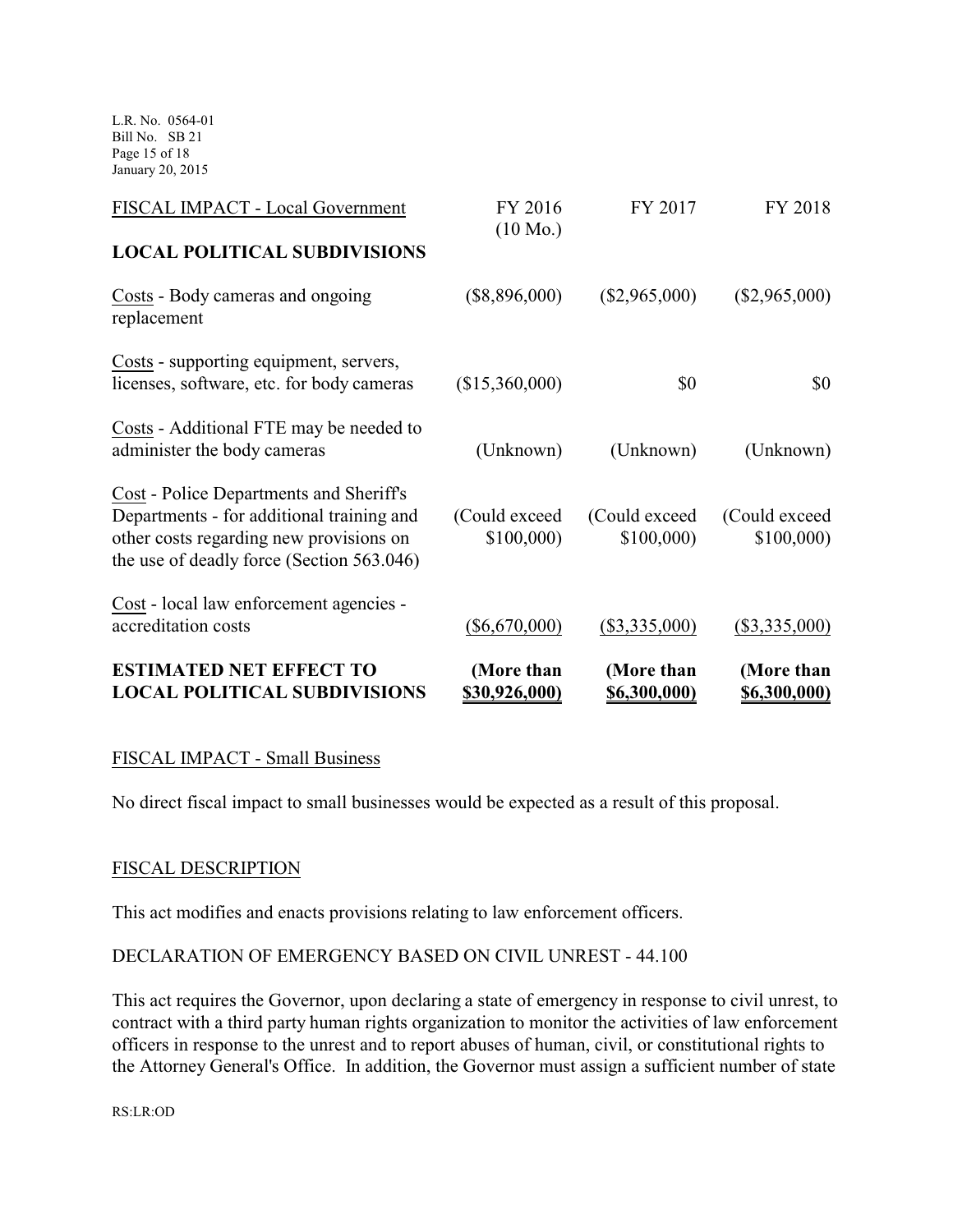L.R. No. 0564-01 Bill No. SB 21 Page 16 of 18 January 20, 2015

## FISCAL DESCRIPTION (continued)

social workers, counselors, or psychologists to provide counseling and mental health services in the region affected by the unrest.

## USE OF FORCE BY LAW ENFORCEMENT OFFICERS - 563.046

Under current law, a law enforcement officer may use deadly force when he or she reasonably believes the force is immediately necessary to effect an arrest and the suspect has committed or attempted to commit a felony, is attempting to escape by use of a deadly weapon, or may otherwise endanger life or seriously injure another person. This act provides that a law enforcement officer may use deadly force only when the officer reasonably believes the suspect poses a clear danger to the officer or any other person.

In addition, this act provides that, whenever a law enforcement officer uses deadly force or shoots and injures a person, the Attorney General must appoint a special prosecutor to investigate.

## LAW ENFORCEMENT AGENCY ACCREDITATION - 590.707

This act requires each law enforcement agency to be accredited by the Commission on Accreditation for Law Enforcement Agencies by July 1, 2016. Any agency that is not accredited on or after July 1, 2016 is ineligible for state appropriations.

## VIDEO CAMERAS - 590.709

This act requires law enforcement officers to wear video cameras on their uniforms while on duty. The camera must be capable of recording the audio and video of interactions between the officers and the public. Law enforcement agencies must preserve recordings from the cameras for at least 30 days.

Under this act, the Department of Public Safety must investigate all complaints that a law enforcement officer or agency is not in compliance with the above requirements. If the Department determines an agency or one of its officers is not complying, the agency is ineligible to receive state appropriations until the agency achieves compliance.

## LAW ENFORCEMENT OFFICERS AND PROTESTS - 590.711

This act requires law enforcement officers on duty at protests to wear visible, accurate identification tags. In addition, law enforcement officers are prohibited from hog tying and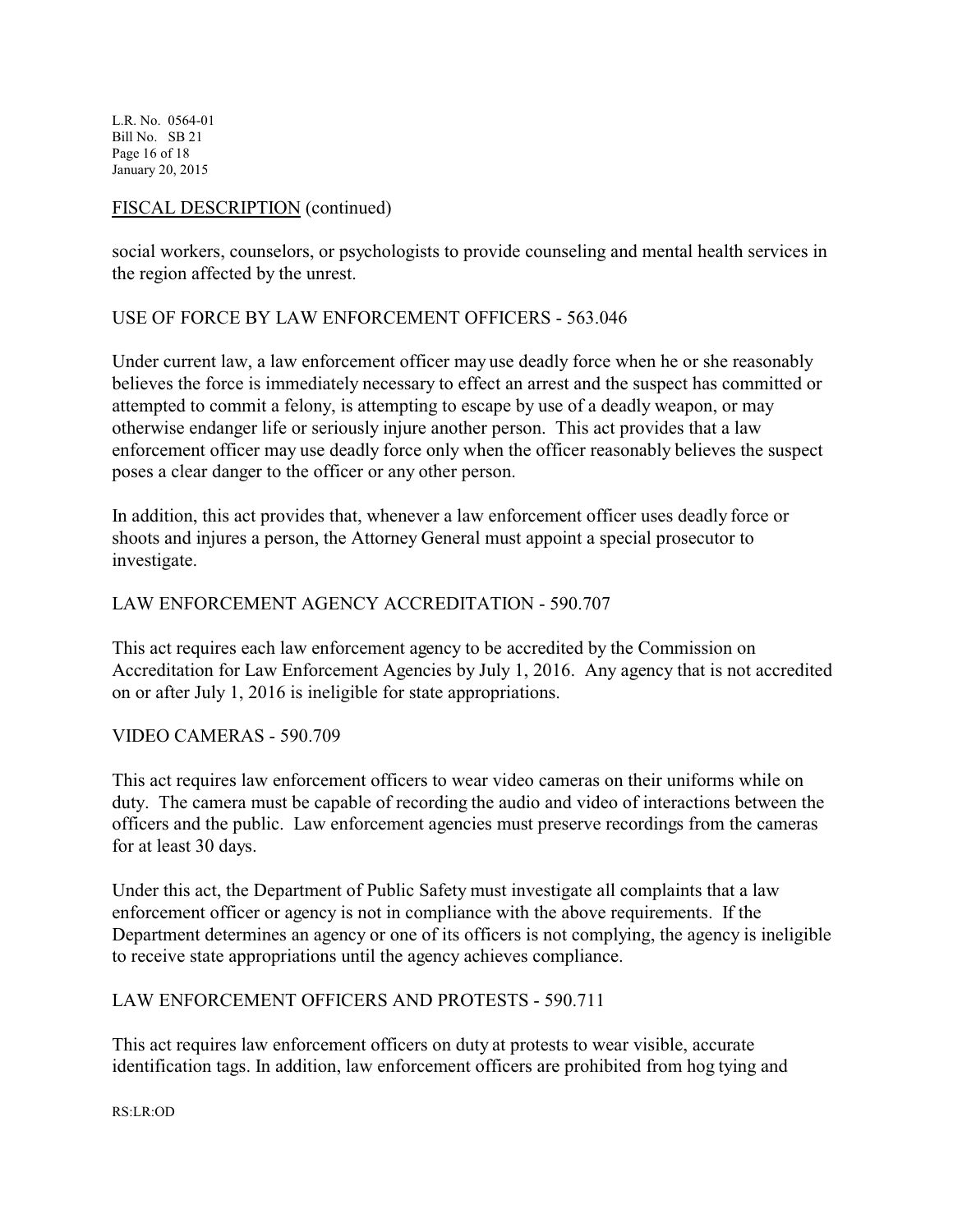L.R. No. 0564-01 Bill No. SB 21 Page 17 of 18 January 20, 2015

## FISCAL DESCRIPTION (continued)

verbally abusing protesters.

Under this act, tear gas may not be released at a protest unless the Governor has declared a state of emergency, contracted with an independent human rights organization to monitor police activity, and the organization certifies that the use of tear gas comports with human rights standards.

Under this act, the Department of Public Safety must investigate all complaints that a law enforcement officer or agency has violated any of the provisions of this section. If the Department determines an agency or one of its officers has violated any of the provisions, the agency is ineligible to receive state appropriations for one year from the date of the violation.

This legislation is not federally mandated, would not duplicate any other program and would not require additional capital improvements or rental space.

#### SOURCES OF INFORMATION

Office of the Governor Department of Public Safety Attorney General's Office Department of Social Services Department of Mental Health Department of Health and Senior Services Department of Natural Resources Missouri Department of Conservation Office of the State Courts Administrator Boone County Sheriff's Department Springfield Police Department

Michy Wilson

Mickey Wilson, CPA Ross Strope Director Assistant Director Assistant Director

RS:LR:OD